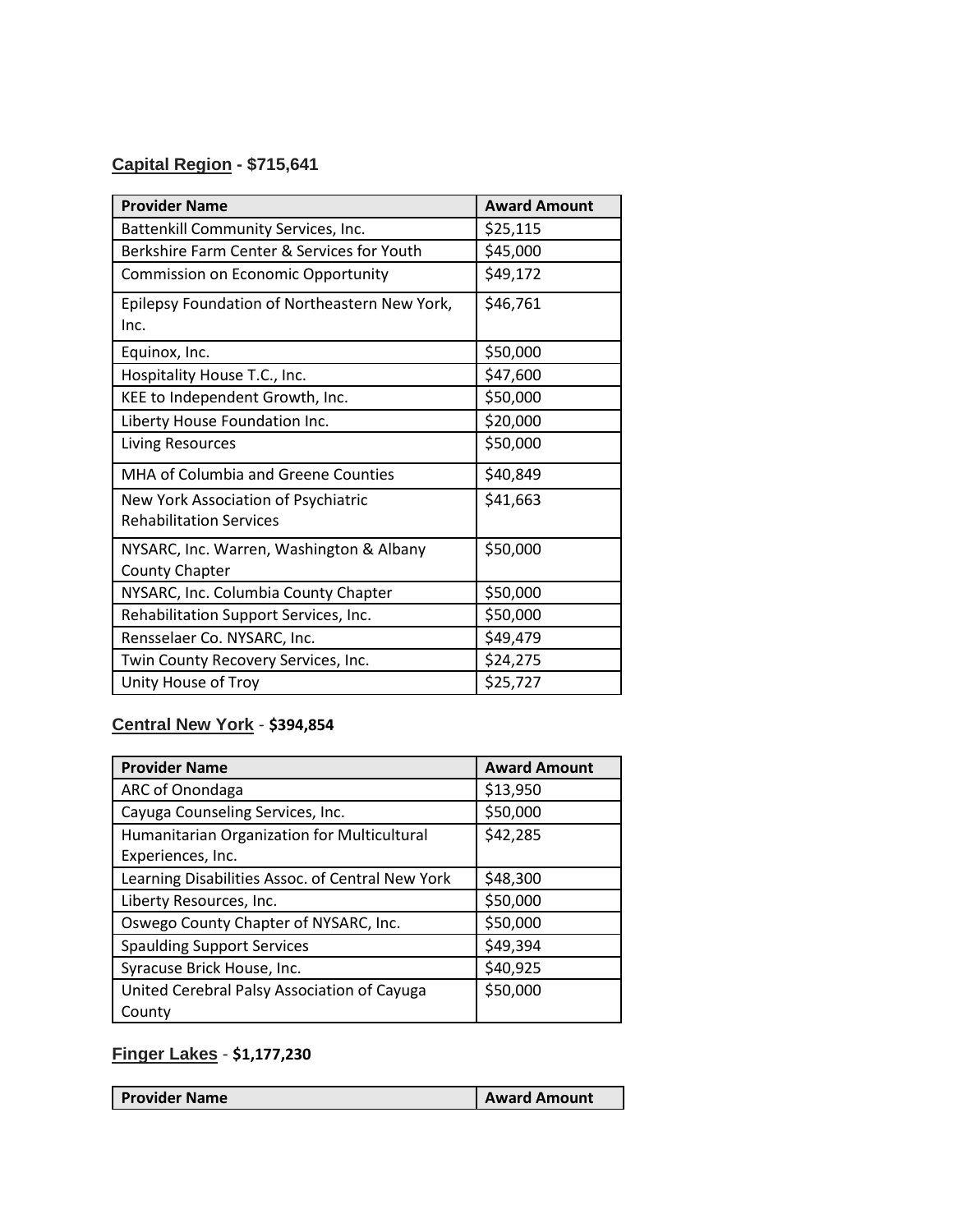| The Arc Livingston-Wyoming                      | \$50,000 |
|-------------------------------------------------|----------|
| <b>ARC of Ulster Greene</b>                     | \$41,744 |
| Catholic Charities of the Diocese of Rochester  | \$50,000 |
| DBA: Catholic Charities Community Services      |          |
| <b>Catholic Family Center</b>                   | \$49,485 |
| <b>CDS Monarch</b>                              | \$50,000 |
| Compeer Rochester, Inc.                         | \$29,408 |
| UCPA of the Rochester Area, Inc. d/b/a CP       | \$50,000 |
| Rochester                                       |          |
| <b>Easter Seals New York</b>                    | \$48,500 |
| Epilepsy-Pralid, Inc.                           | \$40,000 |
| Finger Lakes Parent Network Inc.                | \$50,000 |
| Finger Lakes United Cerebral Palsy, Inc. d/b/a  | \$50,000 |
| <b>Happiness House</b>                          |          |
| <b>Genesee County Chapter NYSARC</b>            | \$50,000 |
| Grace Lutheran Residential Services d/b/a Grace | \$48,900 |
| <b>Community Services</b>                       |          |
| Heritage Christian Services                     | \$12,000 |
| Hickok Center for Brain Injury                  | \$5,112  |
| Hillside Children's Center                      | \$49,500 |
| Lakeview Health Services, Inc.                  | \$32,310 |
| Lifetime Assistance Inc.                        | \$11,000 |
| <b>Lochland School</b>                          | \$50,000 |
| NYSARC, Inc. Monroe County                      | \$50,000 |
| <b>Rochester Rehabilitation</b>                 | \$50,000 |
| Rochester School of the Holy Childhood          | \$12,000 |
| Starbridge Services, Inc.                       | \$50,000 |
| <b>Stepping Stones Learning Center</b>          | \$50,000 |
| The Arc of Orleans County                       | \$50,000 |
| Villa of Hope                                   | \$47,271 |
| Volunteers of America - Greater NY              | \$50,000 |
| <b>Wayne County NYSARC</b>                      | \$50,000 |

### **Long Island** - **\$850,800**

| <b>Provider Name</b>                           | <b>Award Amount</b> |
|------------------------------------------------|---------------------|
| Adults & Children with Learning and            | \$50,000            |
| Developmental Disabilities, Inc. (ACLD)        |                     |
| Aid to the Developmentally Disabled            | \$47,436            |
| Association of Technology Dependent Children,  | \$50,000            |
| d.b.a. Angela's House                          |                     |
| Center for Rapid Recovery, Inc.                | \$49,941            |
| Central Nassau Guidance & Counseling Services, | \$49,992            |
| Inc.                                           |                     |
| Community Mainstreaming Associates, Inc.       | \$21,148            |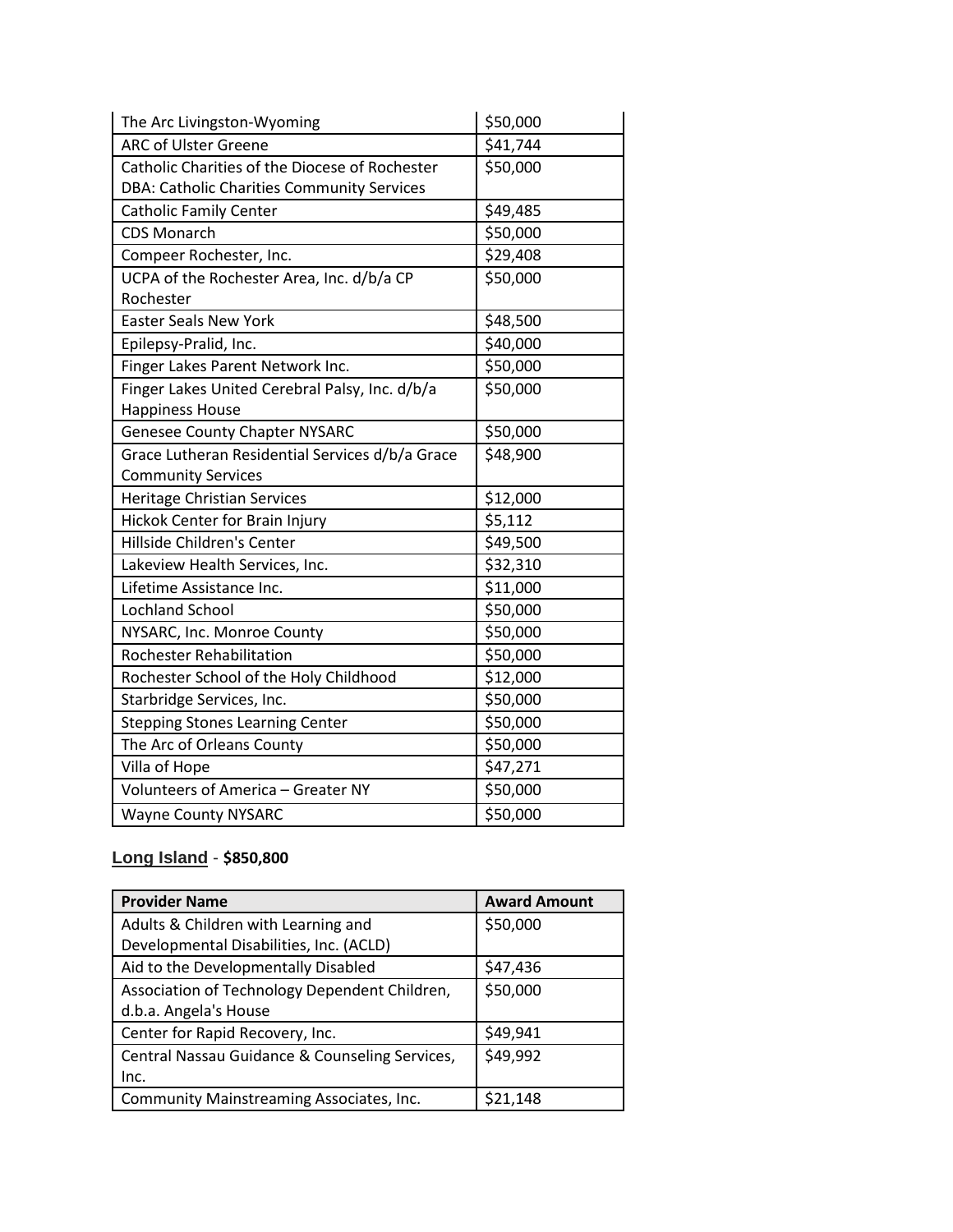| Concern for Independent Living, Inc.                  | \$48,855 |
|-------------------------------------------------------|----------|
| East End Disability Associates, Inc.                  | \$50,000 |
| Hands Across Long Island                              | \$49,998 |
| Independent Group Home Living Program, Inc.           | \$29,911 |
| Life's WORC                                           | \$36,299 |
| Little Flower Children & Family Services of New       | \$47,005 |
| York                                                  |          |
| Maryhaven Center of Hope                              | \$50,000 |
| Oceanside Counseling Center                           | \$43,065 |
| Pederson Krag Center                                  | \$49,550 |
| Skills Unlimited Inc.                                 | \$47,620 |
| South Shore Association for Independent Living        | \$29,980 |
| The Way Back, Inc.                                    | \$50,000 |
| United Cerebral Palsy Association of Nassau<br>County | \$50,000 |

### **Mid-Hudson** - **\$1,331,458**

| <b>Provider Name</b>                             | <b>Award Amount</b> |
|--------------------------------------------------|---------------------|
| The Center for Discovery, Inc.                   | \$47,408            |
| <b>Community Based Services</b>                  | \$47,585            |
| Kidspeace National Center of North America, Inc. | \$50,000            |
| NYSARC, Inc. Orange Co. Chapter d/b/a The Arc    | \$28,300            |
| of Orange County                                 |                     |
| Select Human Services, Inc.                      | \$50,000            |
| <b>Abbott House</b>                              | \$49,850            |
| ACCESS Supports for Living Inc.                  | \$49,235            |
| Anderson Center for Autism                       | \$49,874            |
| <b>ANDRUS</b>                                    | \$49,986            |
| Arc of Yates                                     | \$49,842            |
| Astor Services for Children & Families           | \$49,584            |
| <b>Cardinal McCloskey Community Services</b>     | \$44,322            |
| Catholic Charities Community Services of Orange  | \$21,540            |
| County                                           |                     |
| Gateway Community Industries, Inc.               | \$35,826            |
| Greystone Programs, Inc.                         | \$5,980             |
| Hawthorne Foundation, Inc.                       | \$50,000            |
| HONORehg, Inc.                                   | \$41,605            |
| Human Development Services of Westchester        | \$44,495            |
| Leake & Watts Services, Inc.                     | \$49,900            |
| Maranatha Human Services, Inc.                   | \$49,339            |
| NYSARC, Inc. Dutchess County Chapter             | \$42,358            |
| NYSARC, Inc. Putnam County                       | \$45,559            |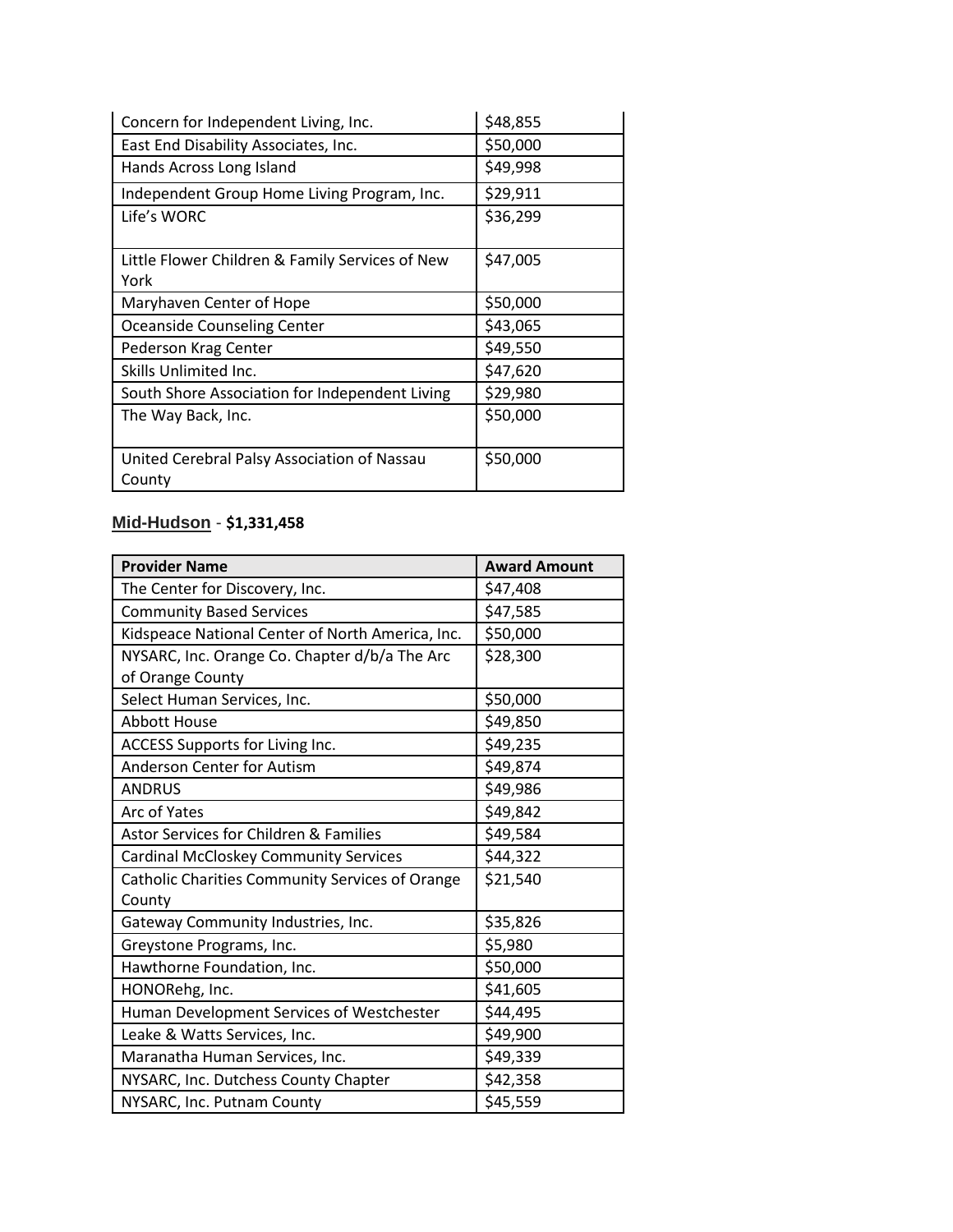| <b>Orange County Cerebral Palsy (INSPIRE)</b>         | \$10,936 |
|-------------------------------------------------------|----------|
| PEOPLe, Inc.                                          | \$40,000 |
| Putnam Family & Community Services, Inc.              | \$32,500 |
| Regional Economic Community Action Program<br>(RECAP) | \$34,085 |
| The Salvation Army                                    | \$50,000 |
| St. Dominic's Home                                    | \$50,000 |
| Student Assistance Services Corp.                     | \$37,782 |
| SullivanArc                                           | \$40,867 |
| VCS, Inc.                                             | \$32,700 |
| Westchester Jewish Community Services, Inc.           | \$50,000 |

### **Mohawk Valley** - **\$533,113**

| <b>Provider Name</b>                      | <b>Award Amount</b> |
|-------------------------------------------|---------------------|
| Catholic Charities of Fulton & Montgomery | \$50,000            |
| Center for Family Life & Recovery, Inc.   | \$49,473            |
| Centro Civico Inc.                        | \$27,500            |
| Kids Oneida                               | \$47,622            |
| Lexington Fulton County Chapter NYSARC    | \$28,500            |
| Mental Health Association in Fulton and   | \$50,000            |
| <b>Montgomery Counties</b>                |                     |
| Montgomery Co. Chapter NYSARC, Inc.       | \$45,554            |
| Pathfinder Village, Inc.                  | \$45,234            |
| Rescue Mission of Utica                   | \$48,190            |
| Springbrook NY Inc.                       | \$50,000            |
| The ARC Oneida-Lewis                      | \$48,220            |
| The House of the Good Shepherd            | \$42,820            |

### **New York City** - **\$3,345,981**

| <b>Provider Name</b>                        | <b>Award Amount</b> |
|---------------------------------------------|---------------------|
| A Very Special Place Inc.                   | \$50,000            |
| Association to Benefit Children             | \$50,000            |
| ACMH Inc.                                   | \$42,170            |
| Addicts Rehabilitation Center Fund, Inc.    | \$47,000            |
| <b>Baltic Street AEH</b>                    | \$46,000            |
| Birch Family Services, Inc.                 | \$50,000            |
| <b>Block Institute</b>                      | \$50,000            |
| <b>Bridging Access to Care</b>              | \$47,948            |
| <b>Brooklyn Bureau of Community Service</b> | \$50,000            |
| CAMBA, Inc.                                 | \$50,000            |
| Camelot of Staten Island, Inc.              | \$37,708            |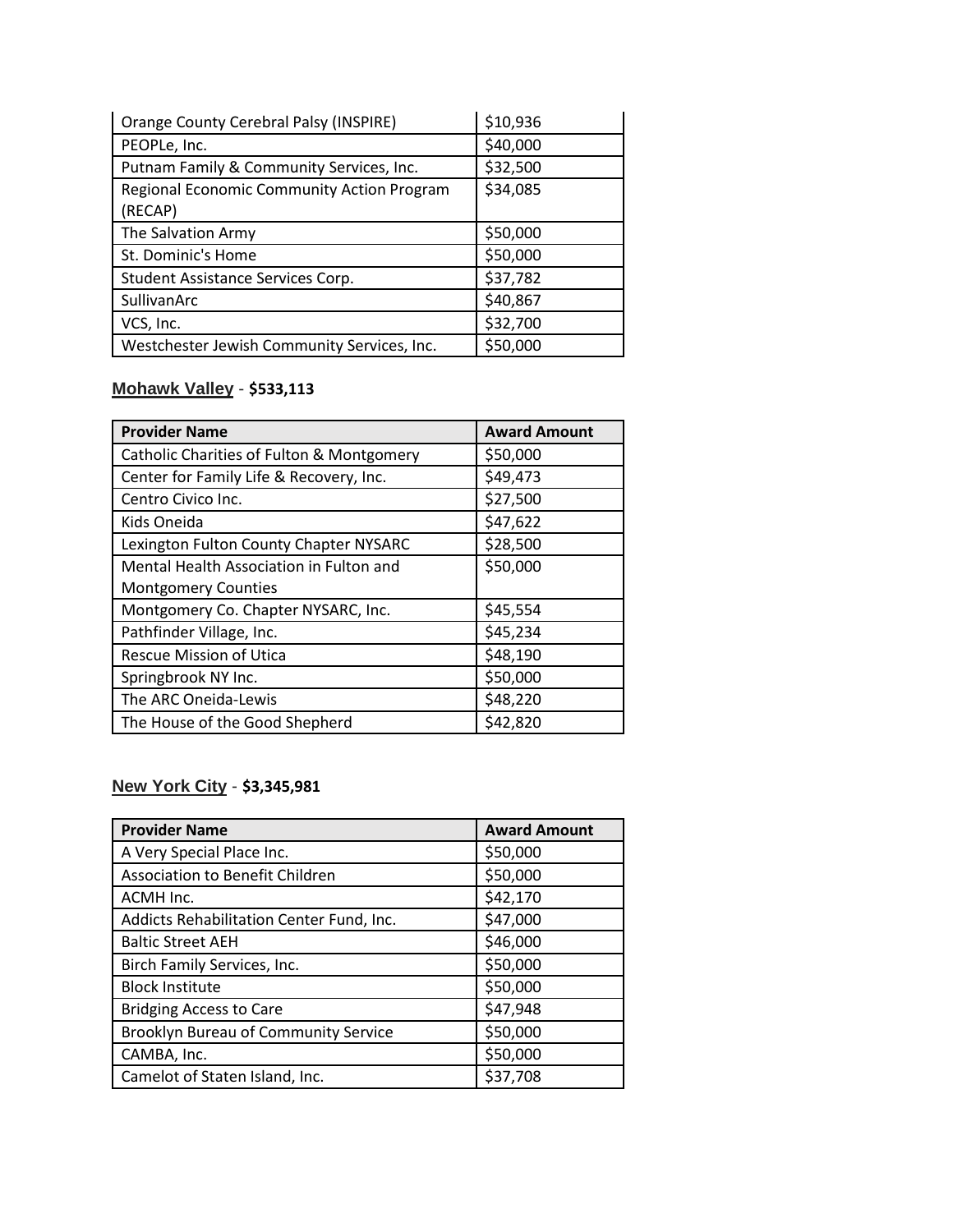| <b>Community Assistance Resources &amp; Extended</b><br>Services, Inc. (CARES)   | \$50,000             |
|----------------------------------------------------------------------------------|----------------------|
| Center for Alternative Sentencing & Employment                                   | \$49,204             |
| Services                                                                         |                      |
| <b>Catholic Guardian Services</b>                                                | \$40,000             |
| Center for Community Alternatives, Inc.                                          | \$26,100             |
| Centro Social la Esperanza                                                       | \$49,724             |
| Center for Human Development & Family<br><b>Services</b>                         | \$50,000             |
| Community Access, Inc.                                                           | \$35,515             |
| Community Options, Inc.                                                          | \$48,212             |
| Comunilife, Inc.                                                                 | \$44,375             |
| <b>Crossroads Unlimited</b>                                                      | \$26,000             |
| Daystar for Medically Fragile Children                                           | \$17,144             |
| Educational Alliance, Inc.                                                       | \$50,000             |
| Elmy's Special Services Inc.                                                     | \$39,060             |
| Family Center, Inc.                                                              | \$50,000             |
| Fortune Society, Inc.                                                            | \$50,000             |
| <b>Guild for Exceptional Children</b>                                            | \$50,000             |
| HeartShare St. Vincent's Services                                                | \$50,000             |
| <b>Heights Hill Mental Health SBPC</b>                                           | \$43,262             |
| <b>Henry Street Settlement</b>                                                   | \$50,000             |
| Hospital Audiences, Inc.                                                         | \$50,000             |
| Housing Works, Inc.                                                              | \$37,280             |
| <b>Hudson Guild</b>                                                              | \$50,000             |
| ICL (Institute for Community Living)                                             | \$50,000             |
| Institute for Family Health                                                      | \$49,266             |
| Korean Community Services of Metropolitan New<br>York, Inc. Mental Health Clinic | \$50,000             |
| Lenox Hill Neighborhood House                                                    | \$16,700             |
| Lexington Center for Mental Health Services                                      | $\overline{$}37,626$ |
| Lifespire, Inc.                                                                  | \$50,000             |
| Lifestyles for the Disabled                                                      | \$50,000             |
| Metropolitan Family Services, Inc.                                               | \$14,525             |
| MHA of New York City, Inc.                                                       | \$44,700             |
| National Association on Drug Abuse Problems,<br>Inc. (NADAP, Inc.)               | \$49,761             |
| National Alliance on Mental Illness of NYC                                       | \$50,000             |
| New Horizon Counseling Center                                                    | \$50,000             |
| Northside Center for Child Development                                           | \$20,700             |
| New York Foundling Hospital                                                      | \$49,975             |
| OHEL Children's Home and Family Services, Inc.                                   | \$50,000             |
| Outreach Development Corp.                                                       | \$50,000             |
| Person Centered Services, Inc.                                                   | \$49,095             |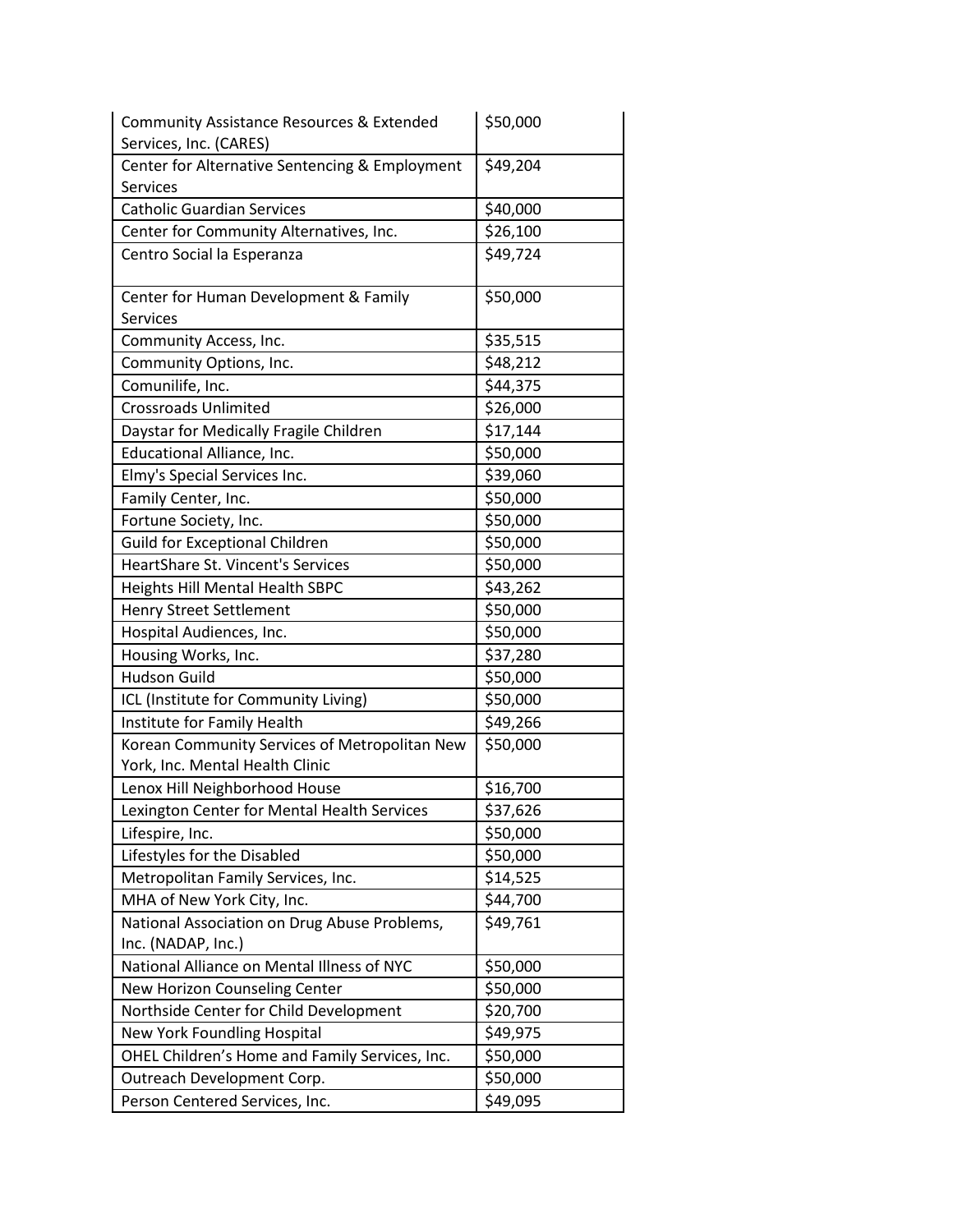| PSCH, Inc.                                       | \$49,550 |
|--------------------------------------------------|----------|
| QSAC, Inc.                                       | \$19,558 |
| Queens Village Committee for Mental Health for   | \$46,666 |
| J-CAP Inc.                                       |          |
| Reality House, Inc.                              | \$46,600 |
| Samuel Field YM & YWHA                           | \$49,394 |
| Sephardic Bikur Holim                            | \$50,000 |
| Service Program for Older People, Inc.           | \$49,122 |
| Services for Underserved                         | \$50,000 |
| Shield of David, Inc. DBA The Shield Institute   | \$50,000 |
| SI Aid for Retarded Children, Inc. dba Community | \$14,469 |
| Resources                                        |          |
| Special Citizens Futures Unlimited               | \$49,200 |
| <b>START Treatment &amp; Recovery Center</b>     | \$50,000 |
| The Bridge, Inc.                                 | \$49,072 |
| The Child Center of NY                           | \$50,000 |
| The Children's Aid Society                       | \$50,000 |
| The Epilepsy Institute                           | \$34,512 |
| The Fifth Avenue Counseling Center, Inc.         | \$10,483 |
| Transitional Services for New York, Inc. (TSINY) | \$50,000 |
| Union Settlement Association, Inc.               | \$50,000 |
| Unique People Services                           | \$50,000 |
| University Settlement Society of New York, Inc.  | \$49,700 |
| Urban Pathways, Inc.                             | \$50,000 |
| <b>Venture House</b>                             | \$27,000 |
| Vida Family Services, Inc.                       | \$50,000 |
| Visiting Nurse Service of New York Home Care     | \$42,000 |
| Weston United Community Renewal, Inc.            | \$49,605 |

### **North Country** - **\$370,991**

| <b>Provider Name</b>                          | <b>Award Amount</b> |
|-----------------------------------------------|---------------------|
| Behavioral Health Services North, Inc.        | \$37,500            |
| Children's Home of Jefferson County           | \$50,000            |
| Clinton County Chapter NYSARC, Inc.           | \$50,000            |
| Mental Health Association of Jefferson County | \$50,000            |
| MHA in Essex County, Inc.                     | \$33,036            |
| <b>Mountain Lake Services</b>                 | \$50,000            |
| Rose Hill                                     | \$19,448            |
| St. Joseph's Rehabilitation Center            | \$50,000            |
| The Adirondack Arc                            | \$31,007            |

## **Southern Tier** - **\$456,855**

| <b>I</b> Provider Name | <b>Award Amount</b> |
|------------------------|---------------------|
|                        |                     |